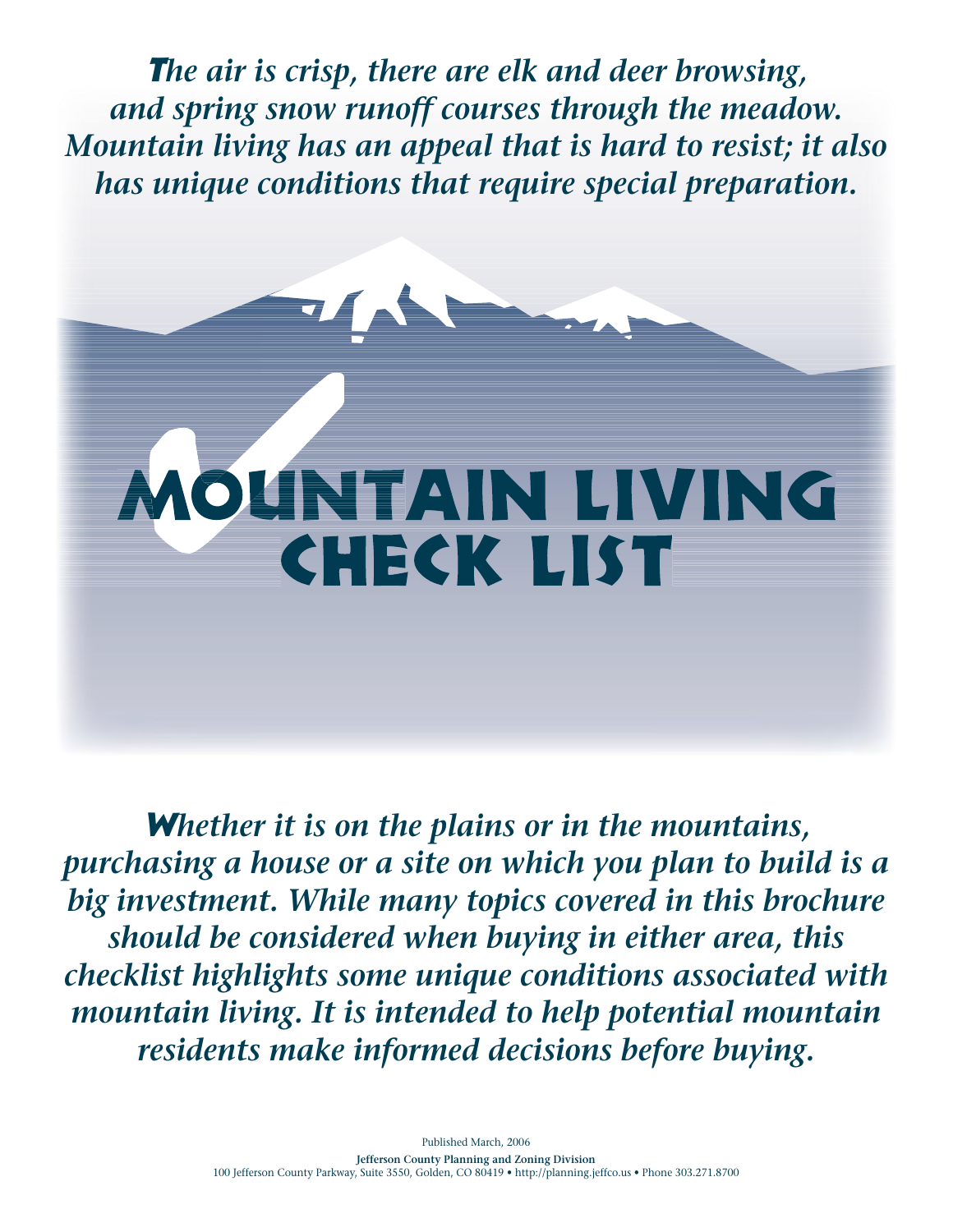## BE SURE THE PROPERTY IS A Legal Parcel

The property is a legal parcel when:

1. It is a full lot within a platted subdivision, or

2. It is a parcel that was approved by an Exemption from Platting, or

3. It is at least 35 acres, or

4. The land was divided BY DEED executed before May 5, 1972.

*Recommendation: Get a survey, not just an improvement location certificate; verify the survey against existing conditions; and check with adjacent landowners to see if they agree. Remember that the Jefferson County Assessor's maps do not establish legal parcels. Because topography in the mountains was not always considered when older subdivision plats were drawn, roads, structures and fences were not always built where planned, and setbacks from property lines were not always respected.*

### were not<br>property l Zoning, Land Development Regulations, Land Use Plans, & Ownership of the Property & Surrounding Land

A visit to the Jefferson County Planning and Zoning Division is recommended. The staff can help you check the plans and current regulations that apply to your property.

#### Zoning Maps & Regulations

You can find out whether the structures and the existing and intended uses of the property comply with current zoning standards and the adopted building code; the same information is also available for the surrounding properties. Special conditions, such as geological and flood hazards, etc., are shown on the maps. You can determine if your property can be further subdivided and whether county review and/or platting would be required.

#### Community Land Use & Special County Plans

You can learn about recommendations for future land uses, roads, services, and the constraints that will be considered if rezoning of properties is contemplated.

Also, the staff can provide information about other county plans that may affect your property, such as the Open Space Master Plan and the Major Thoroughfare Plan. This pre-purchase research can help potential buyers avoid unpleasant surprises.

#### Ownership of Surrounding Land

Property ownership of surrounding land can be checked at the Jefferson County Assessor's office. Vacant land can be developed, even when it is in public and/or community ownership, and it may prevent unpleasant surprises to know what potential development could occur.

Wildlife, Denver Water Board, and Denver Mountain<br>Parks.<br>**PROOF OF ACCESS**<br>Just because there is a road or trail to a property does If your property adjoins public land, contact the responsible agency and ask about their management goals and ways to cooperate. Major public land management agencies in Jefferson County are U.S. Forest Service, Jefferson County Open Space, Colorado State Board Land Commissioners, Colorado Division of Wildlife, Denver Water Board, and Denver Mountain Parks.

## Proof of Access

not mean that you have a legal right to use it. To verify proof of access be sure that:

**1.** The property abuts a county or state owned and maintained road. If the road is dedicated but not maintained, documentation is required to prove access is built to a public road standard; or

**2.** There is a deeded access easement that directly connects the property to a county or state owned or maintained road. The easement must be the minimum width required by the property's zoning.

If you are building a new road or driveway, it would be desirable to consult with the local fire district and Jefferson County Highways and Transportation Division to determine what road standards are required before engineering the final road grade. Sensitive design and construction of roads and driveways to minimize scarring is important, especially in visual corridors. Any grading that is done must comply with the Jefferson County land disturbance regulations.

# regulations.<br> **BUILDING PERA<br>
REQUIREMENTS** Building Permit

To get a building permit, a parcel must first be a legal building site. This is different from being a legal parcel. To be a legal building site, the parcel and improvements must:

**1.** Be a legal parcel;

**2.** Meet the minimum lot size, setbacks, and other requirements required by zoning (there are limited exceptions to these requirements);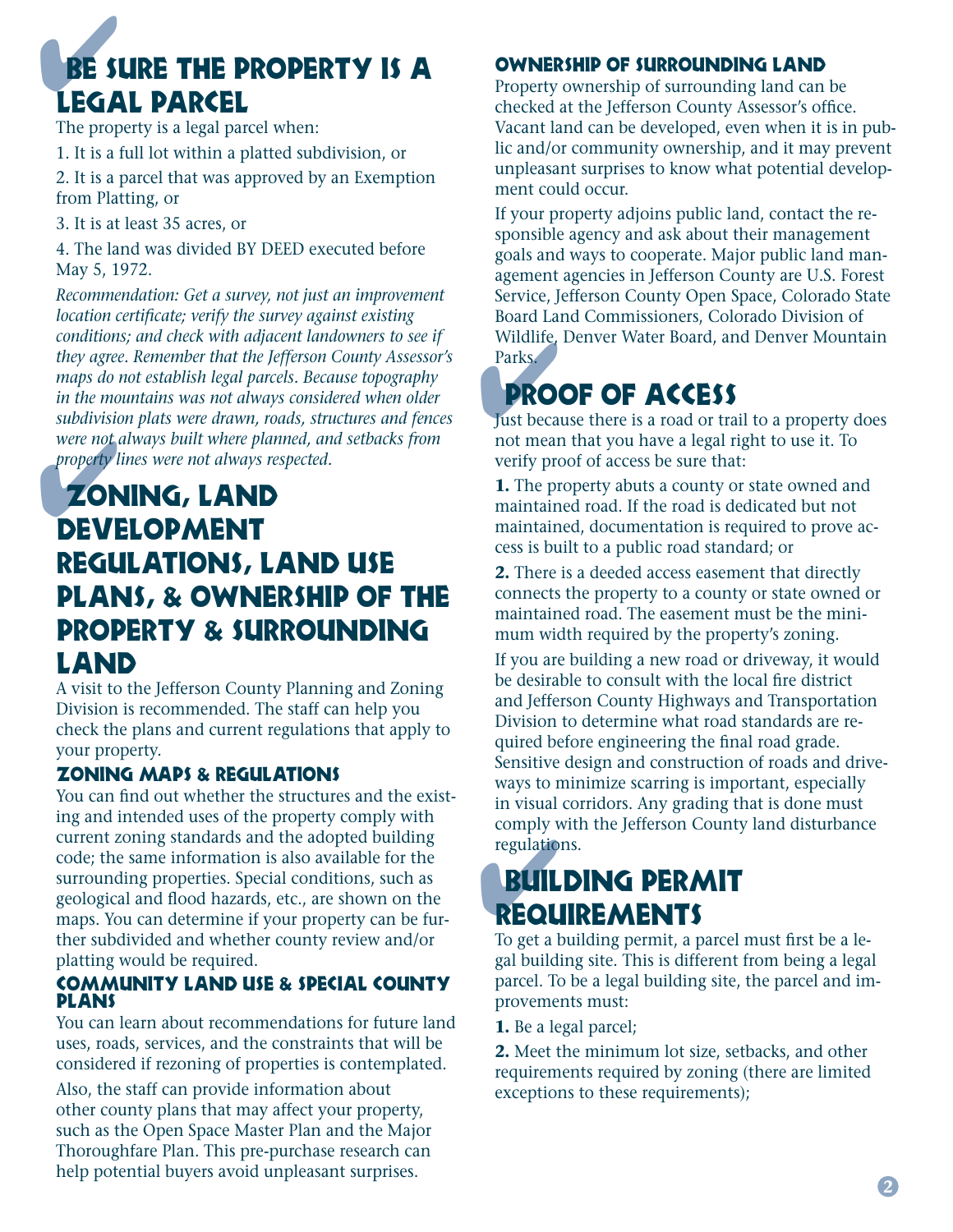**3.** Have proof of sewage disposal (a sewer tap, if the property is within a sanitation district; or an individual sewage disposal system permit that meets the Jefferson County Department of Health and Environment's individual sewage disposal system requirements, including minimum lot size and separation);

**4.** Have proof of a source of water (an existing well, a valid well permit, and/or proof that a public water tap is available when the property is within a water district); and

 **5.** Have road access from a county or state owned or maintained road, or have legally deeded access.

Note: In some old mountain subdivisions, small and/or oddly shaped lots were created which may not qualify for a building permit because one or more of the conditions listed above cannot be met. Also, there are properties that can be subdivided only after a required county review, and/or a subdivision plat is approved. A checklist of requirements to obtain a building permit is available at the Planning and Zoning Division.

## ing perm<br>Division.<br>**CON**  Constraints That Might Prevent or Hinder **DEVELOPMENT**

In mountain areas, constraints on development may not be easily seen or discovered in a cursory review. Again, the Planning and Zoning Division is a good place to begin your investigation. The Division can alert you to conditions affecting your property and direct you to any agency or department that can further help you.

**1.** Find out if there are mineral and/or water rights owned by another party that take precedence over other development rights.

**2.** Check for easements on your property and adjacent properties. These easements may include: road and trail access, utility lines, and communication towers.

**3.** Check for existing and/or abandoned mines on the property and in the general area. Find out what areas were mined, are being mined, or have been permitted for mining, and if the abandoned mine openings have been sealed. This information can be obtained from the Division of Mineral and Geology of the Colorado Department of Natural Resources.

**4.** Check for floodplains and geologic hazards. They are not always obvious, but many such hazards are shown on maps at the Planning and Zoning Division. Special development regulations may apply in these areas that may increase the time or cost of a project.

Examples of the dangers include large rocks rolling down steep slopes and dry gullies turning into rivers in flash flood situations.

**5.** Test for radon gas. Radon test kits are available to test existing buildings for the presence and level of radon gas. If you are building a new home or an addition, special techniques to ensure safety are less costly when installed during construction.

**6.** Check whether the property is in the Wildfire Hazard Overlay Zone, better known as the "*Red Zone*". If it is, special wildfire regulations apply when developing your mountain property or adding on to an existing structure. The Red Zone is defined as that area of the county lying west of the "Mountain Front", which is a line connecting the average easternmost points of the 6400' contour line. More information on the Red Zone may be obtained from the Planning and Zoning Division.

**7.** Verify that access to the property meets county road standards, including width, grade, paving, and cul-de-sacs. A cul-de-sac is defined as a non-through or dead-end local street with special features *(bulb)* for turning around of vehicles. There are length and number of unit limits on a cul-de-sac. This regulation can be found in the county's Land Development Regulation. Contact the Planning and Zoning Division for more information.

nate esca<br>danger to<br>**WAT**<br>There are If you are looking at a property on a cul-de-sac, consider that there is only one road in and out. Should that road become obstructed between your home and the intersection with the larger road network, travel by vehicle becomes difficult. Fire/medical emergency responders could have difficulty in reaching your home. It becomes very important to plan for an alternate escape route and to have mitigated the wildfire danger to your home and property.

## WATER & SANITATION

There are public districts and private corporations and associations that provide water and sanitation in the mountains. To find out if your property is within the existing or expansion boundaries of a district, contact the specific district. They can advise you about the availability of water and sewer taps and the fee schedule. However, most of the mountain areas are served by individual wells and individual sewage disposal systems.

The following information is intended to help prospective residents better understand the unique aspects of water and sanitation service in the mountain areas.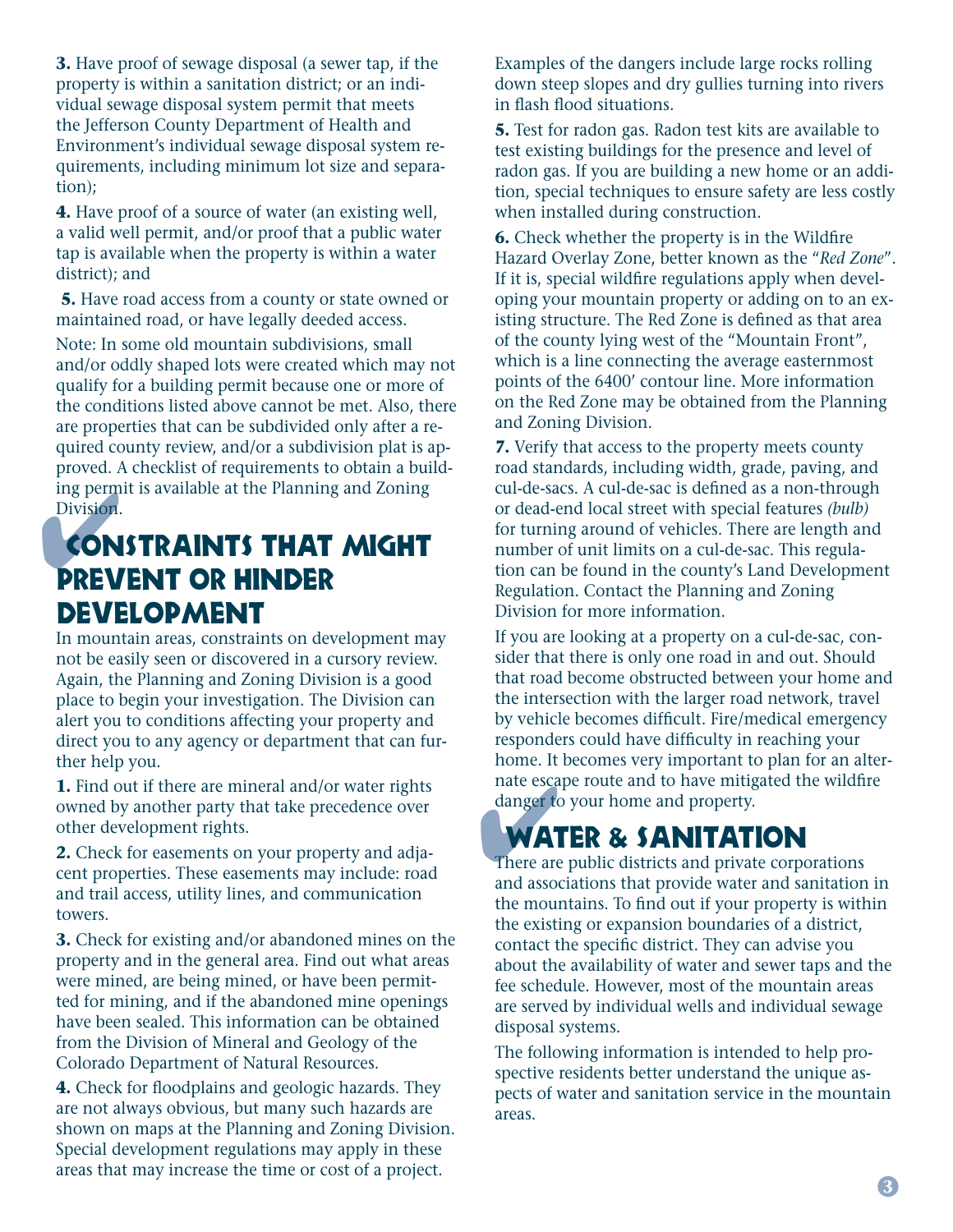#### WELLS AS A SOURCE OF WATER

The Division of Water Resources of the State Department of Natural Resources issues well permits and determines the type of water usage allowed. This office can determine if a well permit has been issued for the property, if an existing well has been registered with the state, if a permit to redrill a well has been granted, or if a subdivided parcel qualifies for a well permit. It is important to transfer the well permit to your name after the property is purchased. You may also want to obtain a copy of the well log. The State Engineer can provide information about the legal aspects of wells.

Other facets of well water usage in the mountain areas that you may want to consider include:

**1.** The type of well permit should be suitable for your desired use. *(See Types of Wells on page 6.)*

**2.** The reliability of water supply varies widely by area in the mountains. Location, depth and casing of wells are important, and especially important is the distance between the well and individual sewage disposal system(s) on your property and on adjacent properties. Where livestock, including horses and cattle, is allowed, the casing and depth of the well may need to be engineered to prevent well contamination. Consult the guidelines in the Jefferson County Department of Health and Environment pamphlet "*Individual Water Wells – A Guide to Proper Construction*" to learn more about recommended well construction.

**3.** Well test data, including test length and production rate, can be verified and evaluated.

**4.** Residential property owners are responsible for monitoring and correcting water quality issues for their well. Therefore, water quality tests for coliform bacteria, nitrates, radioactivity, etc., may be desirable prior to sale or purchase. It is recommended that wells be thoughtfully located to reduce contamination from runoff.

**5.** Drilling new wells and refracturing of existing wells can be expensive, and there are no guarantees that adequate water will be found. You may want to cover this contingency, i.e., include the existence of a producing well, as a condition of purchase.

**6.** Existing wells should be periodically inspected *(wellhead, caps and seals)* and repaired, if needed.

**7.** New wells inside of a water and sanitation district must be approved by the district.

#### Types of Wells

Domestic wells have the possibility of serving up to three dwelling units, livestock, and limited irrigation. Household use only well permits allow inside-house

water use for one dwelling unit and do not typically allow watering of livestock *(including horses)* or outside irrigation *(including washing cars or watering gardens)*. The well permit conditions attached to well water use should be checked to ensure that your particular needs can be served. Generally, water consumption per dwelling unit is estimated to be 298 gallons per day.

Some mountain subdivisions have to have an approved water augmentation plan before well permits can be granted. It is important to inquire into the status of water augmentation plans.

#### WATER DISTRICTS

Public water districts and private water companies serve more densely developed mountain communities and some subdivisions. These districts are selfgoverned by elected and/or appointed officers empowered to operate the district, grant water taps, set fees, etc. It is important to inquire into the financial solvency of a district and the source of the water supplied to the consumers.

Availability of water taps may vary. Also, some properties within a water district may be served by wells.

#### Streams & Ditches

If there is water flowing through the property, you cannot assume that you have the right to use or dam the water. The Division of Water Resources should be contacted for more information on who has the right to use that water.

If you do have a right to the water in the stream, before you alter it in any way, contact the local Army Corps of Engineers to make sure that there is not a legally protected wetland on the property.

If a ditch crosses the property, the ditch owners have "right-of-access", which allows them access to the ditch via adjacent properties.

#### Individual Sewage Disposal Systems (ISDS)

The Jefferson County Department of Health and Environment issues ISDS permits for property not inside a sanitation district. This department determines the suitability of the land for sewage disposal. Suitability is determined by the soil type, lot size, topography, proximity to wells and surface water, and the existence of surface water and well contamination in the area. Property served by public water may use individual sewage disposal systems for waste treatment.

Other things about your ISDS that you may want to consider include:

**1.** Septic tanks and leach fields can malfunction.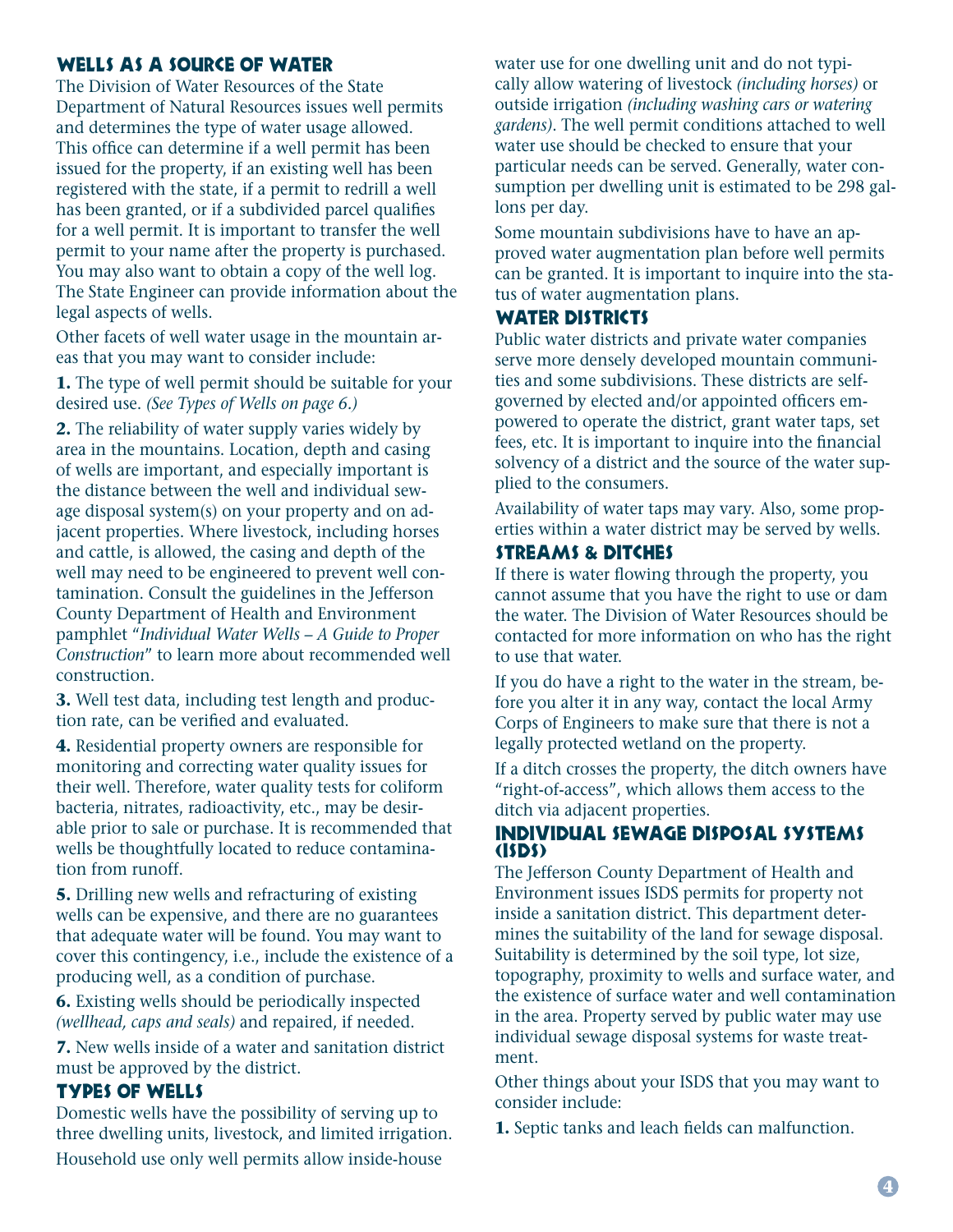**2.** Septic tanks need regular maintenance and may need to be emptied periodically. Inspection and maintenance of an existing system is now required prior to the sale of a property.

**3.** Grease, kitchen wastes *(bones, eggshells)*, toxic chemicals *(drain cleaner, paint thinner, antifreeze)*, medications, condoms, and feminine hygiene products should be kept out of drains and toilets.

*Note: ISDS design is generally based on the number of bedrooms planned for the structure. Records on an existing system should be checked to verify the size of house it was designed to serve.*

#### Sanitation Districts

Public sanitation service in mountain areas is provided by a limited number of water and sanitation districts, which control the issuance of sewer taps and set fee schedules.

Package sanitation systems serve a few developments and more often are used for commercial development.

Often, individual sewage disposal systems are still used for wastewater treatment, even though the property is within the public sanitation district boundaries. When the existing system fails, the owner may be required to connect to the public sewer line, if service to the site is available.

For more detailed water and sanitation information, a booklet titled "*Water Smarts*" is available through the Planning and Zoning Division.

# BUBLIC SERVICES & UTILITIES<br>Most services are available, e.g., telephone, electric, Public Services & Utilities

some natural gas, but the level and consistency of services may be different than urban area services. Some things to consider are:

#### **TELEPHONE**

In some remote areas, a shared party line may exist, however, no new ones are offered. Calls to or from the Denver metropolitan region may be subject to long distance charges. Installation and operational costs may be higher than costs in the urban area.

Cellular phones may not work in all areas. To determine coverage areas, check with the cellular provider.

#### **ELECTRIC**

Electric service is available in most areas, but may require extensions of service over private easement. Most appliances and some home heating devices are electric resulting in higher utility bills. A loss of electric power can interrupt your supply of water from a well.

#### Gas

Natural gas is available in some areas; propane, a form of compressed gas, is often substituted for natural gas. Propane is stored in metal tanks, requires delivery, and is generally more expensive than natural gas.

#### **TRASH**

Most areas have trash collection available through private contractors; if not available, property owners are responsible for hauling trash to designated disposal sites. Recycling pick up may not be available in all areas. Also see the section on Constraints That Exist Where Wildlife is Present.

#### Snow Plowing & Road Maintenance

The Road and Bridge Division is on a 24-hour, earlywarning alert system. They are responsible for snow removal on 3,500 lane miles in the unincorporated areas of the county. Private driveway and private road plowing/maintenance is the responsibility of property owners. While county roads are plowed, big snowstorms can result in travel delays. In some areas, residents may need a four-wheel-drive vehicle and chains when there is snow on the ground.

County plowing and sanding operations are based on a four-phased plan during a storm. Plowing during each phase is based on the following priority system:

- Priority 1: Main arterial roads, high traffic volumes.
- Priority 2: Major subdivision collectors, school zones and school bus routes.
- Priority 3: Residential/local roads with moderate-tolow traffic volumes.
- Priority 4: Cul-de-sacs/other dead-end roads with low traffic volumes.

The severity of the storm may delay response time due to the fact that initial openings of major arterial roads require multiple lanes be plowed in each direction.

#### Law Enforcement

The Jefferson County Sheriff's Office provides law enforcement to areas of unincorporated Jefferson County. The Colorado State Patrol is responsible for investigating traffic accidents and also provides traffic enforcement. Response time may be longer than in urban areas and can be affected by inclement weather, illegible address signs, and distance.

#### Fire Protection

Not all mountain areas are served by a fire protection district, so it is advisable to check fire protection district boundaries to determine if the property will be served. The fire district or department can tell you how the property can get fire protection if you are not in a district.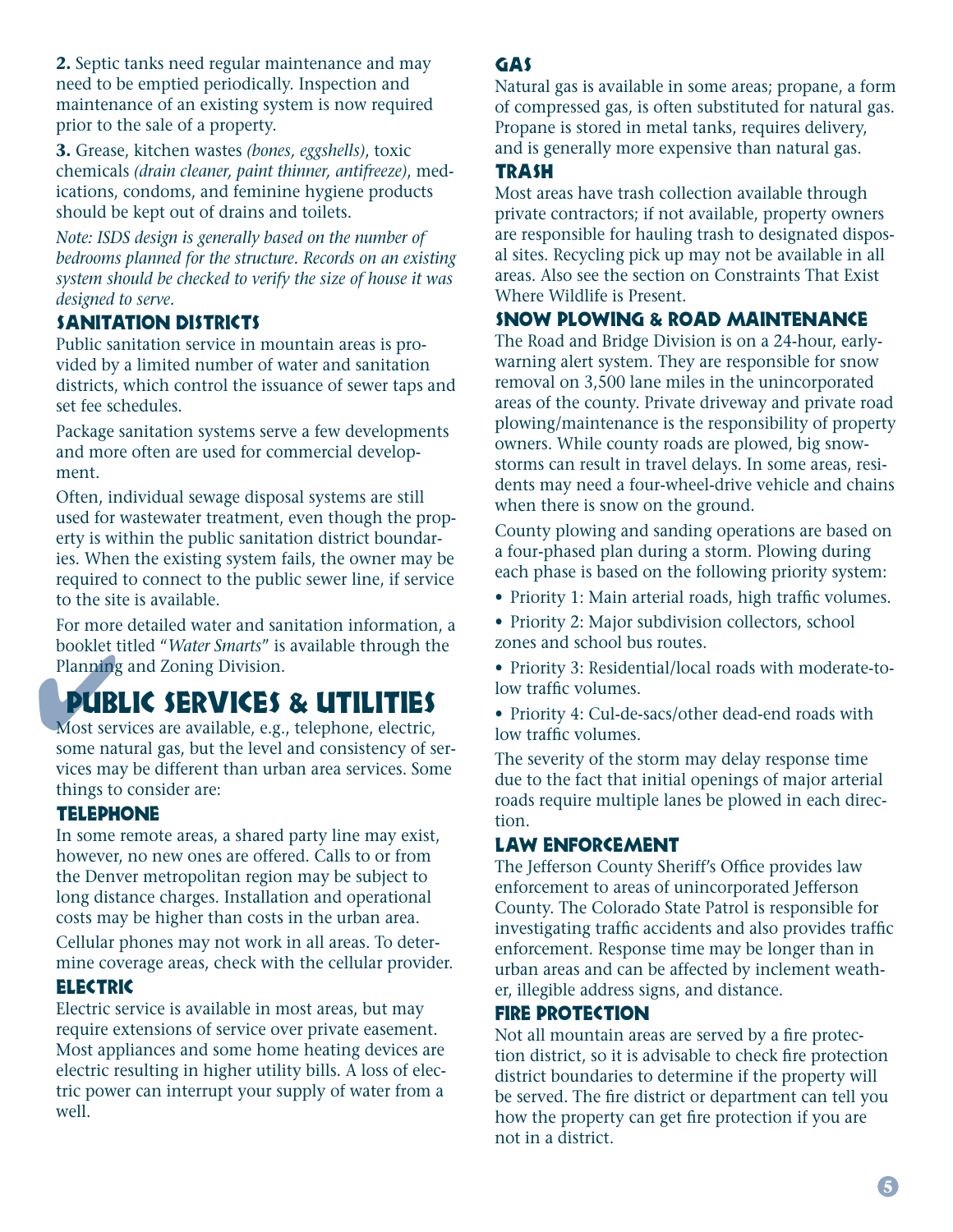Home insurance rates vary by fire protection district and can be higher than in urban areas. The level of protection provided depends on a number of considerations, including closest water source, type and number of apparatus, distance from fire stations, mountain roads (*width, grades and surface*), number of volunteers and training, and forest thinning along roadways and driveways. Defensible space thinning practices for homes and exit roads are good safety measures that homeowners can undertake to reduce the wildfire threat to their property. Check with the Jefferson County Emergency Management Division for more information.

#### **MAIL**

Mail delivery is not available to all areas of the county. A post office box in the nearest community may be needed to receive mail. The local postmaster would know what type of delivery to expect.

#### Health & Emergency Services

While medical services are limited, more general practitioners and specialists have now located offices in the mountains, particularly in the Evergreen/Conifer areas. Health maintenance organizations (*HMOs*) have expanded the number of participating doctors available in the mountain areas. While there are no hospitals and only limited emergency medical facilities available in mountain areas, patients can be transported to metropolitan Denver facilities. Emergency Medical Technicians (*EMTs*) are volunteers and are usually associated with fire protection entities. Emergency vehicles, such as ambulances, are limited in number, and emergency response time varies, as it does for fire protection and law enforcement.

# as it does for fire protected<br> **EVERYDAY**<br> **CONDITIONS EVERYDAY LIVING**

#### **CLIMATE**

The mountain temperatures can be more than 10 degrees cooler than the metropolitan area, so heating costs, solar orientation, R-values of structure, etc., may be important considerations.

While heating with wood is sometimes done, restrictions on wood burning apply under 8500 feet in elevation and new stoves must meet Environmental Protection Agency (*EPA*) standards. As an option, new gas burning fireplaces or wood pellet stoves can be installed.

#### Homeowner Associations

Homeowner associations exist in some subdivisions, and a limited number of umbrella organizations, representing multiple homeowners associations, have been created. Some subdivisions also have restrictive covenants that should be investigated prior to the purchase of property. These covenants are not enforced by the county, so issues must be resolved in the courts.

#### **SCHOOLS**

The Jefferson County R-1 School District can provide information about school locations, attendance areas, school bus routes, and educational options.

#### Organized Recreation

The Evergreen Park and Recreation District provides facilities and programs for the Evergreen area. These amenities include recreation centers, parks and playgrounds, athletic fields, and many programs.

In other mountain areas, organized recreational activities are limited.

#### **TRAVEL**

Because of the longer travel distances to get to work, stores and other services, higher transportation costs may accrue.

# may accrue.<br> **DOMESTIC ANIMAL<br>
REGULATIONS & NEEDS** Domestic Animal

Domestic pets that run loose in the mountains may have painful encounters with wild animals. County regulations prohibit free-roaming dogs and require dogs to be licensed.

Keeping large animals, e.g., horses, llamas and cows, requires food, water and shelter. Pastureland is fragile and, if not properly managed, will lead to a loss of grasses, potential water contamination, and erosion problems. Household use only well permits prohibit the use of well water for irrigation, thereby limiting vegetation growth on ground used for pasture, and may limit or prohibit watering of animals. Winters are colder, so weather-tight animal shelters are recommended. Abundant snowfall may curtail winter horseback riding.

The number and type of domestic animals allowed varies by zone district, therefore, it is important to check the zoning of the property to be purchased, and that of the surrounding area.

# **SONSTRAINTS THAT EXIST**<br> **WHERE WILDLIFE IS PRESENT** Constraints That Exist

Coexistence with wildlife is an enjoyable part of living in the mountainous environment of Colorado. The key to coexistence is to respect the wildness of wildlife. As more houses are built in the mountainous areas, human and domestic animal encounters with wildlife will increase. Elk, deer, mountain lion, bear, fox, turkey, beaver, porcupine, coyote, birds, and other animals are found in this environment.